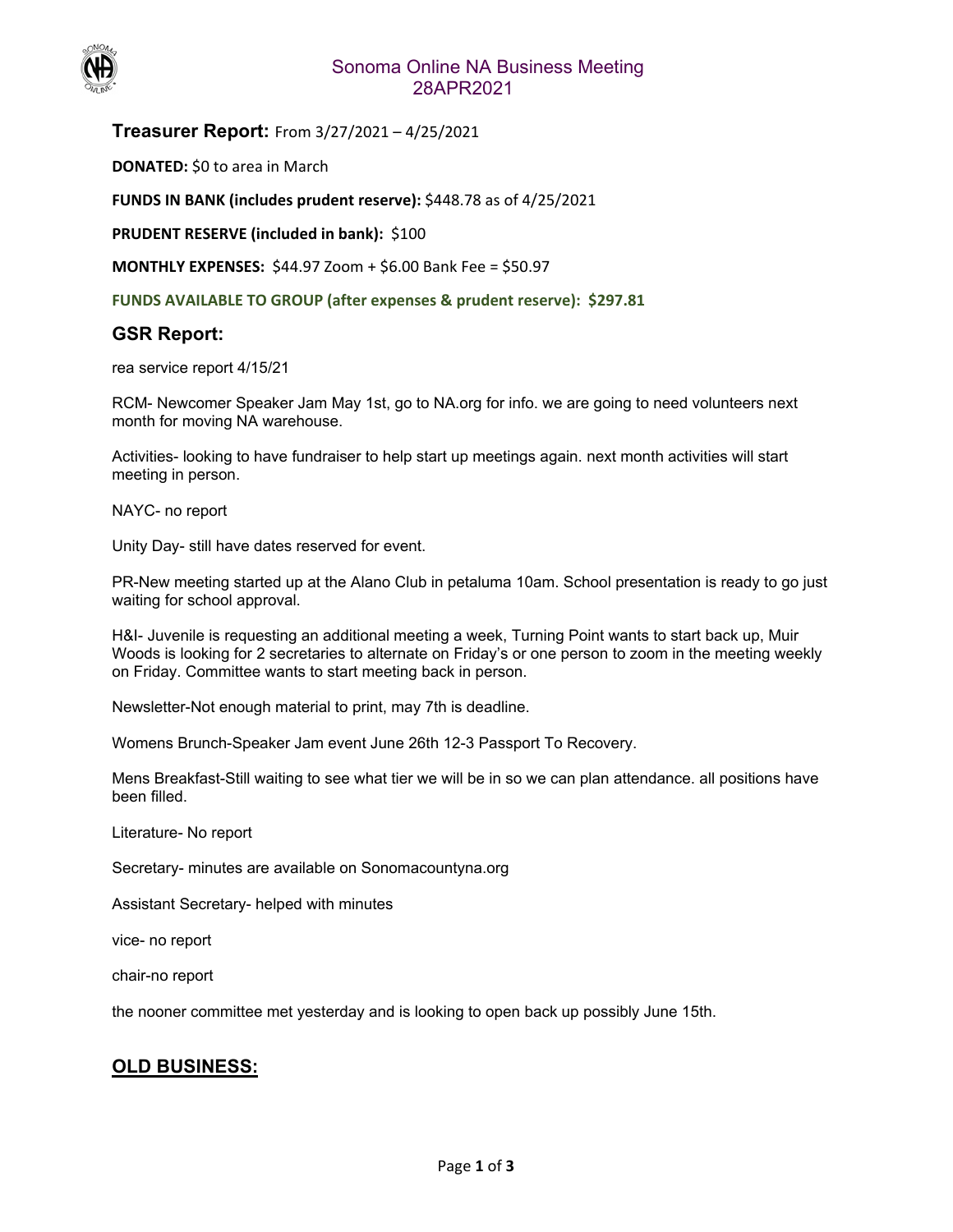

# **Zoom Training:**

- $\circ$  Put guide together still needed  $-$  Jeff is tasked with this.
	- Create a standard written protocol for all meetings approved by the group conscience.
		- o Use the Wait Room
		- o Don't Let People Rename Themselves.
		- o Get readers ahead of time so you can keep it muted
		- o Only give guide with credentials once they hold and elected position with the group (DO NOT SHARE WITH ANYONE NOT ELECTED)
	- Host & Co-Host Training moved to 7:30PM the last Sunday of the month = 1 hour training session

The Business meeting host login is:

4SonomaOnlineNA@gmail.com and the Host login for the Training that starts at 7:30 is SonomaOnlineNAgroup@gmail.com. This way the two meetings do not conflict with each other if the business meeting runs late.

https://us02web.zoom.us/j/85613855684?pwd=SW0rVk1GSmNOT m91L3RKQnVhT2I3Zz09

Meeting ID: 856 1385 5684 Passcode: 1953

- o Potentially have a recording of how to co-host or secretary that people can review.
	- **If there are already videos showing how to operate zoom, why should we make** our own? If it is specific for the settings in our meeting then it might be of benefit.

## **NEW BUSINESS:**

1. Is it OK not to screen share the secretary's script? I'd like to only screen share for readings.

• Group to discuss

2. Can I give new cohosts the Zoom log in info? What are the guidelines for that?

 Group has previously decided that the answer to this is YES. When a person who meets the requirements is elected to the position then they are provided the login information. Also previously the group discussed having the outgoing person help the incoming person learn the position – in addition to attending the Zoom Training. *(These points were all in past meeting minutes).*